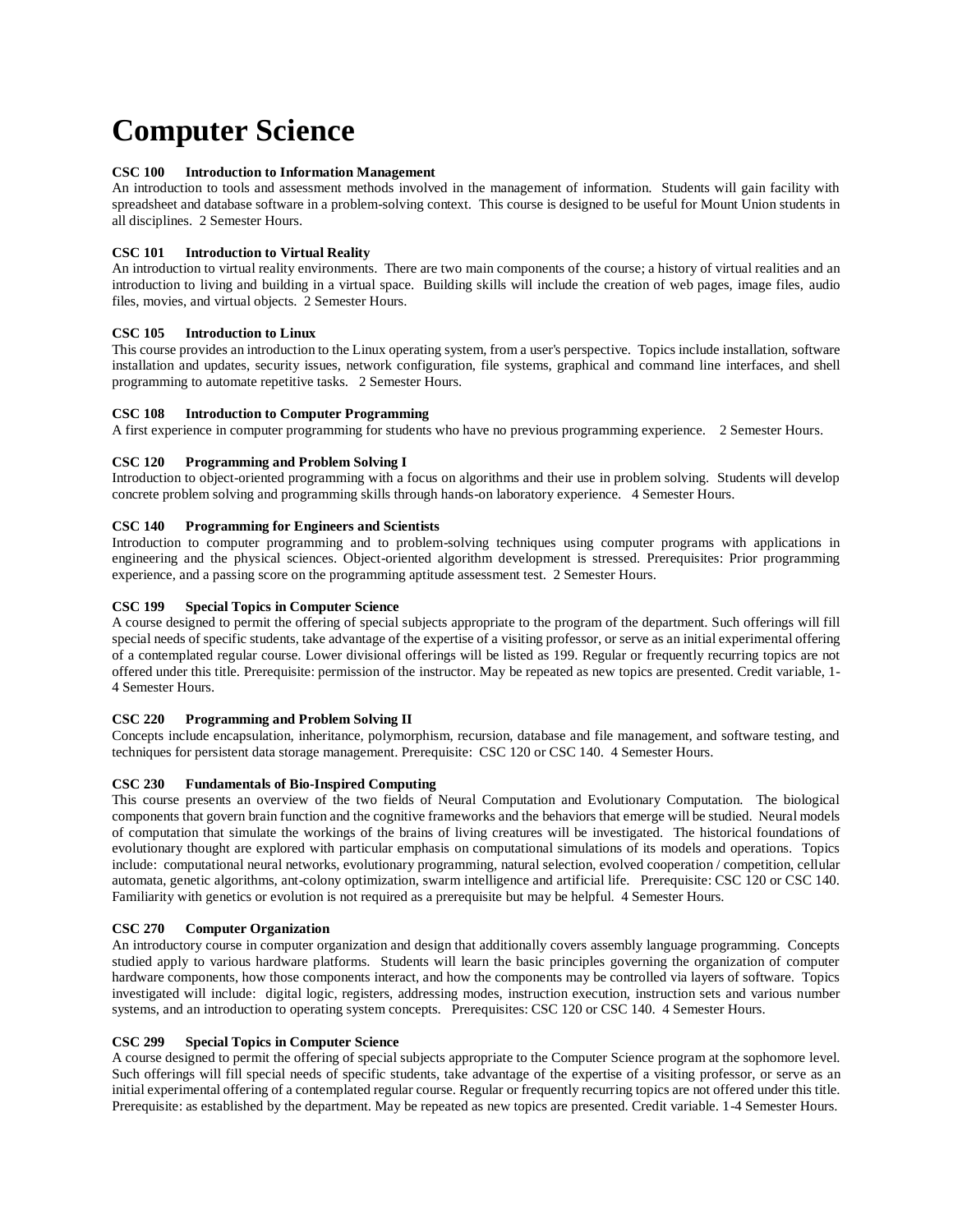## **CSC 310 Database Theory and Implementation**

A theoretical introduction to database models, database design, normalization and data administration. Specific applications are studied and developed using fourth generation languages. Prerequisite: CSC 220. 4 Semester Hours.

#### **CSC 320 Algorithms and Data Structures**

Topics covered include linked lists, stacks, queues, trees, recursion, searching, sorting, hashing, and analysis and measurement of algorithms. Prerequisites: CSC 220, MTH 125 and MTH 141. 4 Semester Hours.

## **CSC 330 Mobile Device Programming**

In this course the student will learn new protocols and/or a new programming language in order to program mobile devices such as tablets and smart phones. Prerequisite: CSC 220. 4 Semester Hours.

## **CSC 360 Computer Networks**

This course provides an introduction to the technologies used in computer networks. Topics include network architecture, network protocols, and software and hardware implementations of the protocols. Prerequisite: CSC 220 or CSC 270. 4 Semester Hours.

## **CSC 370 Operating Systems**

The study of software designed to control the operation of the components of a computer system. A survey of typical operating systems is included along with investigation of concurrent processes, deadlock, memory management, file systems, processor scheduling/utilization, and distributed and/or parallel systems. Programming skills will be utilized and expanded. Prerequisites: CSC 220 and CSC 270. 4 Semester Hours.

## **CSC 380 Computer Graphics**

This course is intended to provide an understanding of the principles behind the art and science of computer graphics. The subject matter is broad and combines elements of computer hardware and software, mathematics and numerical methods, art, and programming with complex data structures. Prerequisite: CSC 220. 4 Semester Hours.

## **CSC 399 Special Topics in Computer Science**

A course designed to permit the offering of special subjects appropriate to the program of the department. Such offerings will fill special needs of specific students, take advantage of the expertise of a visiting professor, or serve as an initial experimental offering of a contemplated regular course. Upper divisional offerings will be listed as 399. Regular or frequently recurring topics are not offered under this title. Prerequisite: permission of the instructor. May be repeated as new topics are presented. Credit variable, 1- 4 Semester Hours.

## **CSC 410 Web Database Programming**

An introduction to programming client-server applications that use a web browser on client machines and a database engine on the server. The course includes programming the user interface and the database interface. Prerequisite: CSC 310. 4 Semester Hours.

#### **CSC 420 Principles of Programming Languages**

A study of the principles of the design and implementation of computer programming languages. Topics include syntax, lexical analysis, Backus-Naur Form, parsing, compilers, interpreters, binding, and the run-time environment. Languages of various types are examined. Prerequisites: CSC 220 and MTH 125. 4 Semester Hours.

#### **CSC 430 Programming Parallel Computing Systems**

This course provides the student with an in-depth introduction to programming parallel computer systems. Major topics include the taxonomy of parallel systems and parallel algorithms. Programming assignments on GPU systems will provide hands-on experience. Prerequisites: MTH 125 and CSC 220. 4 Semester Hours.

## **CSC 450 Theory of Computation**

Topics covered include finite automata, pushdown automata, Turing machines, regular languages, context-free languages, recursively enumerable languages, and the halting problem. Prerequisites: CSC 220 and MTH 125. 4 Semester Hours.

#### **CSC 460 Network Security**

This course provides an introduction to the subject of computer and network security. It will cover major threats to security and tools developed to defend against such threats. Prerequisite: CSC 360. 4 Semester Hours.

#### **CSC 470 Computer Architecture and Design**

An examination of design principles and techniques used in contemporary microprocessors and computers to achieve high performance. Topics include pipelining, caching, parallelism, code optimization, and case studies of real-world systems. Prerequisites: CSC 220 and CSC 270. 4 Semester Hours.